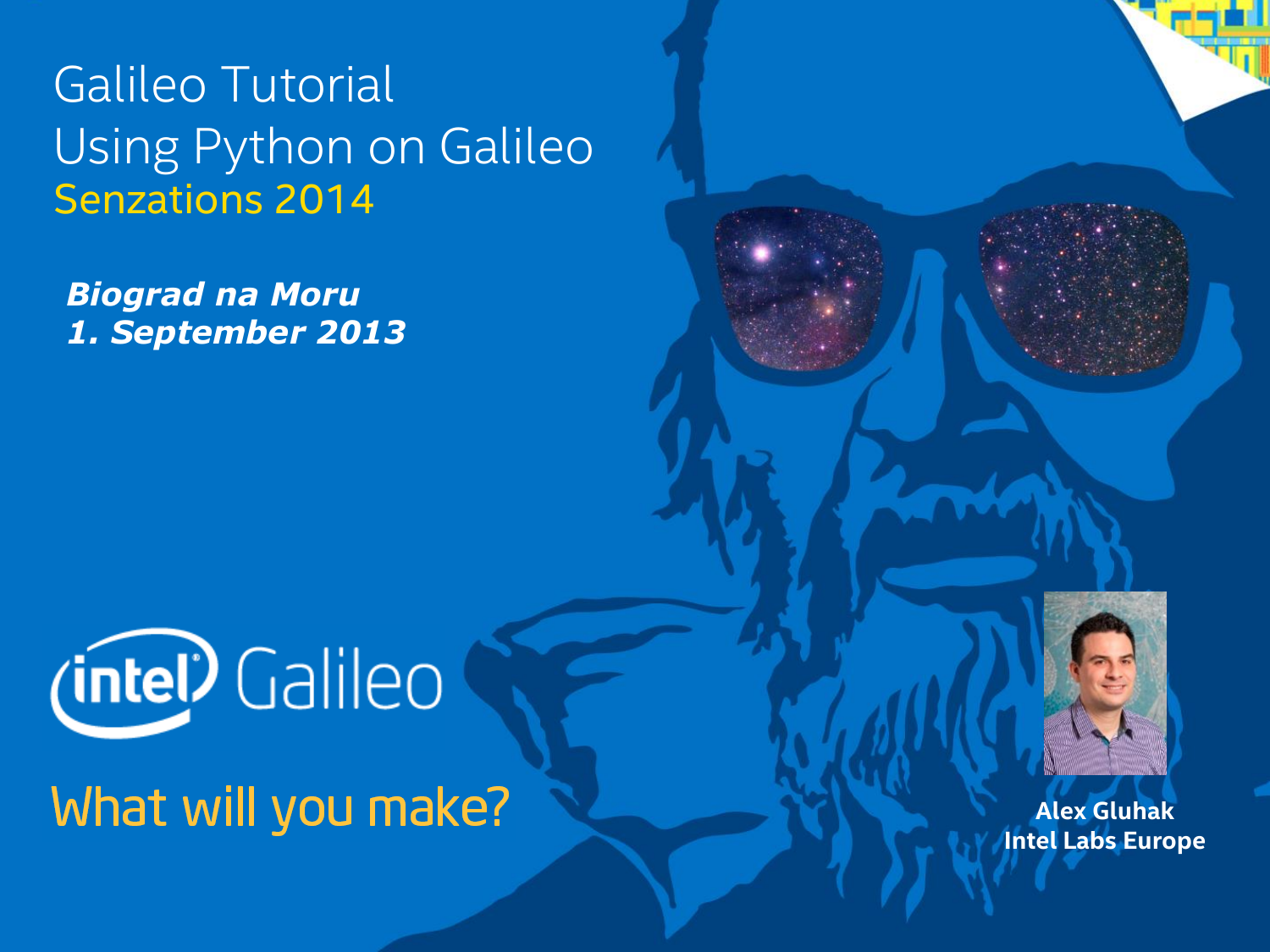# Learning goals

Getting started with Python on Galileo

- Running Python interpreter and scripts
- Importing and using modules

I/O basics in Python

- Serial I/O
- Analog and digital I/O

Network communication using MQTT

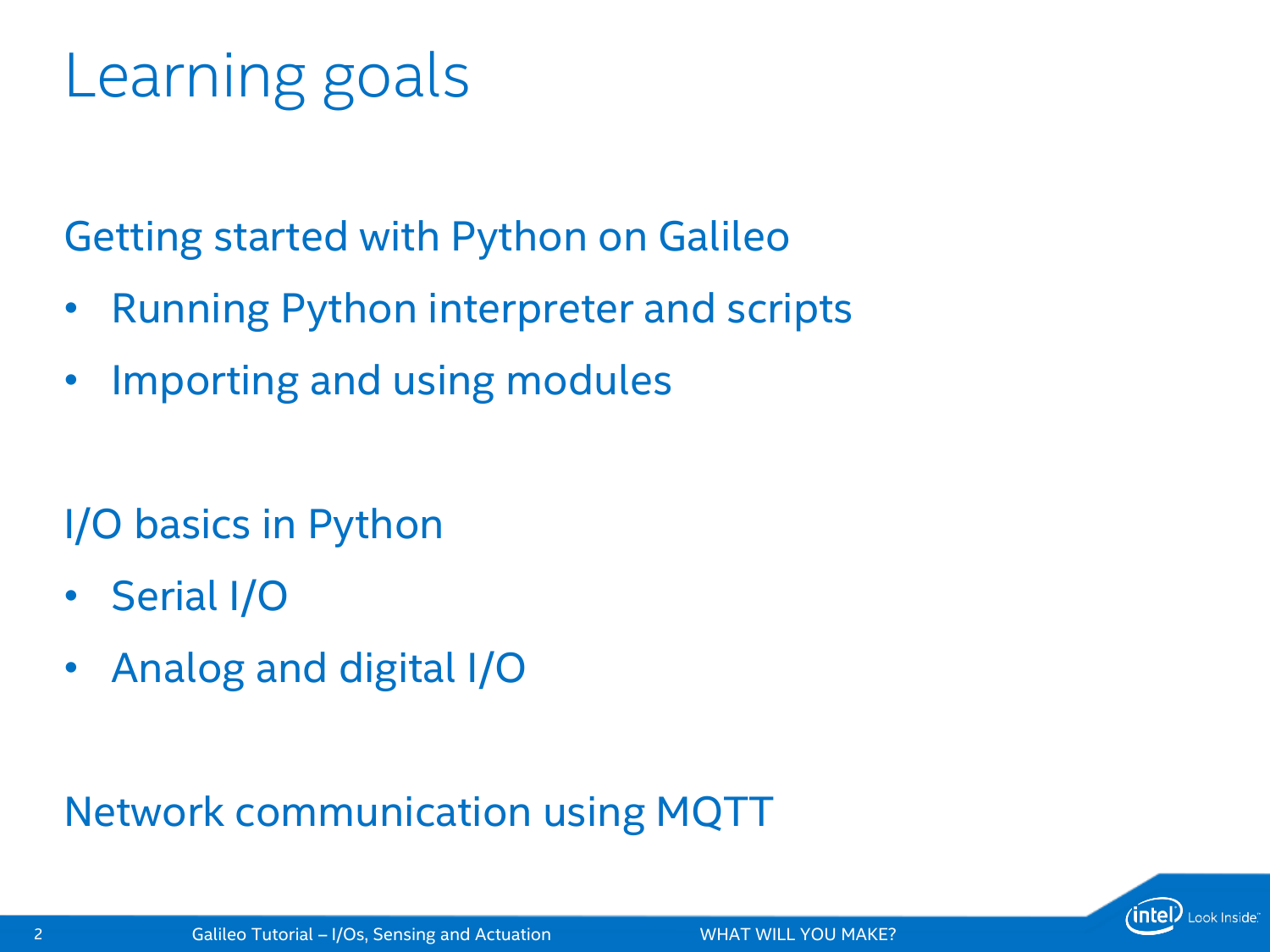### Getting started with Python on Galileo



**3 Galileo Tutorial – I/Os, Sensing and Actuation WHAT WILL YOU MAKE?**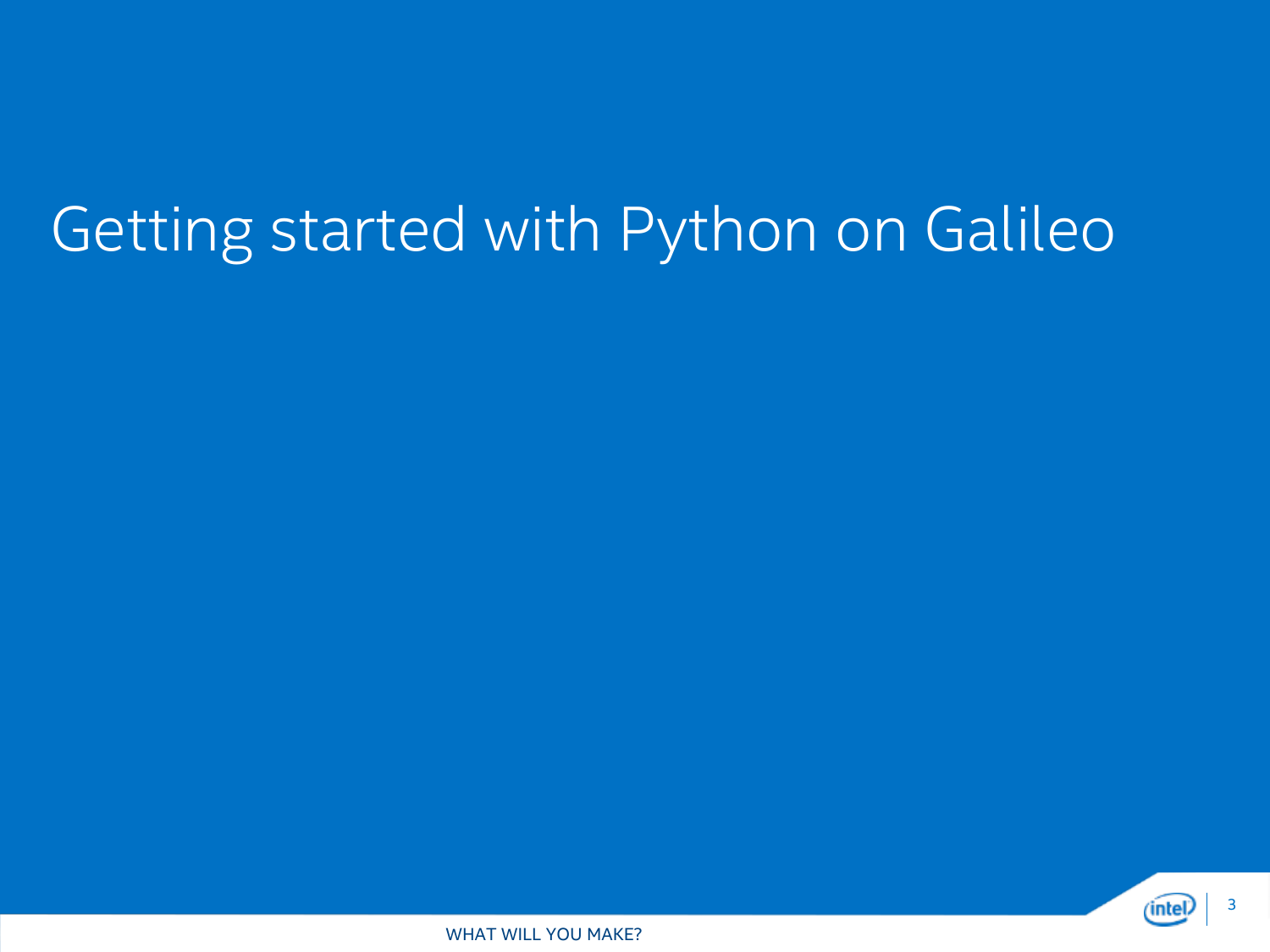## Python interpreter

- Connect to your Galileo via Ethernet
	- Restore sketch for port configuration if it does not work any more
	- Launch: *python or python2*
	- Leave: *Ctrl+D or exit()*



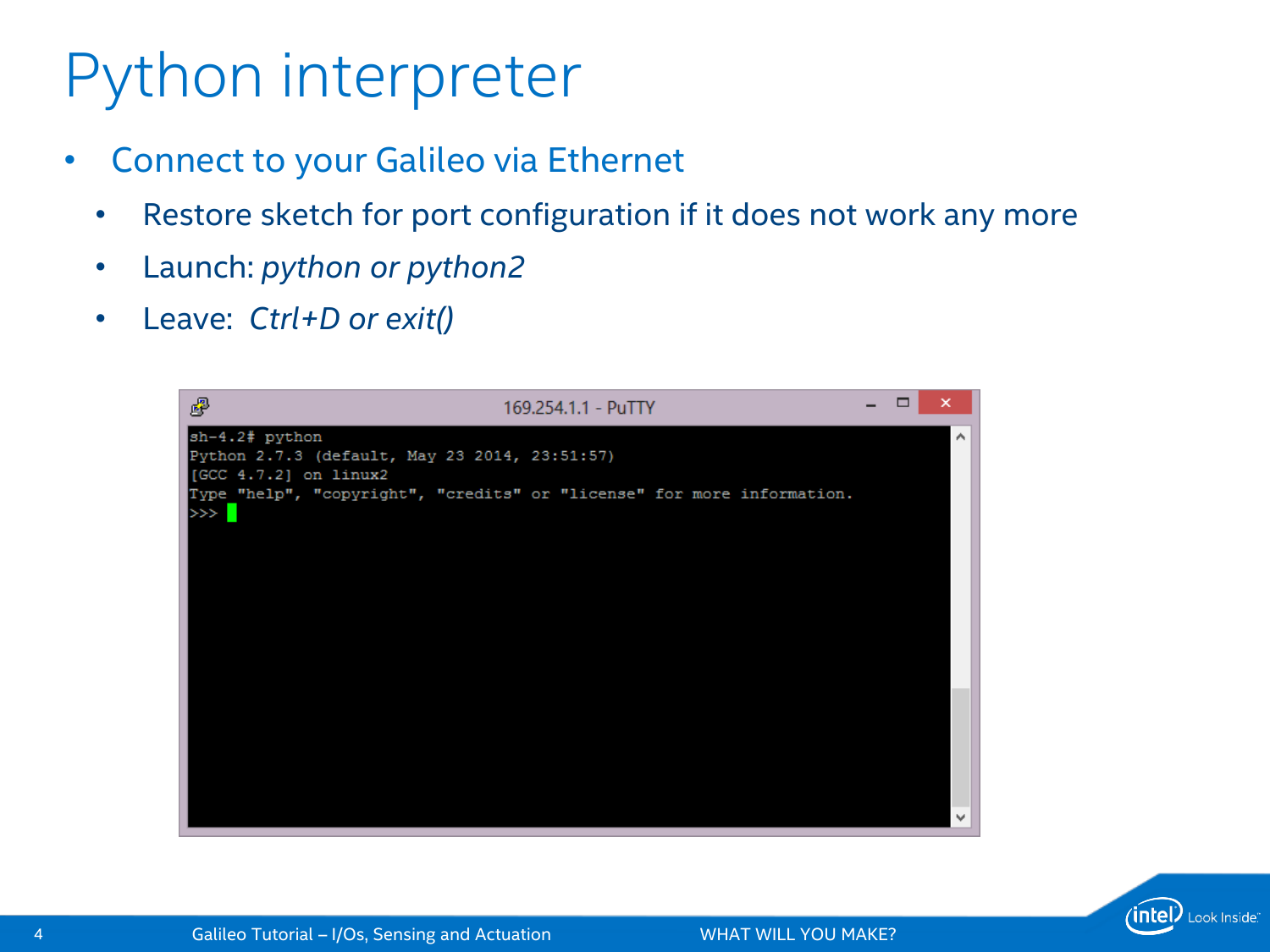### Launching the Python interpreter

#### • Creating a simple "hello world" script

root@clanton:~# vi hello.py // test internet connectivity

Press "i" // insert Type print "hello world" Press "ESC" // exit insert mode Press ":w" // write to file Press ":q" // quit

#### • Launching "Hello world" script

root@clanton:~# python hello.py // "hello world"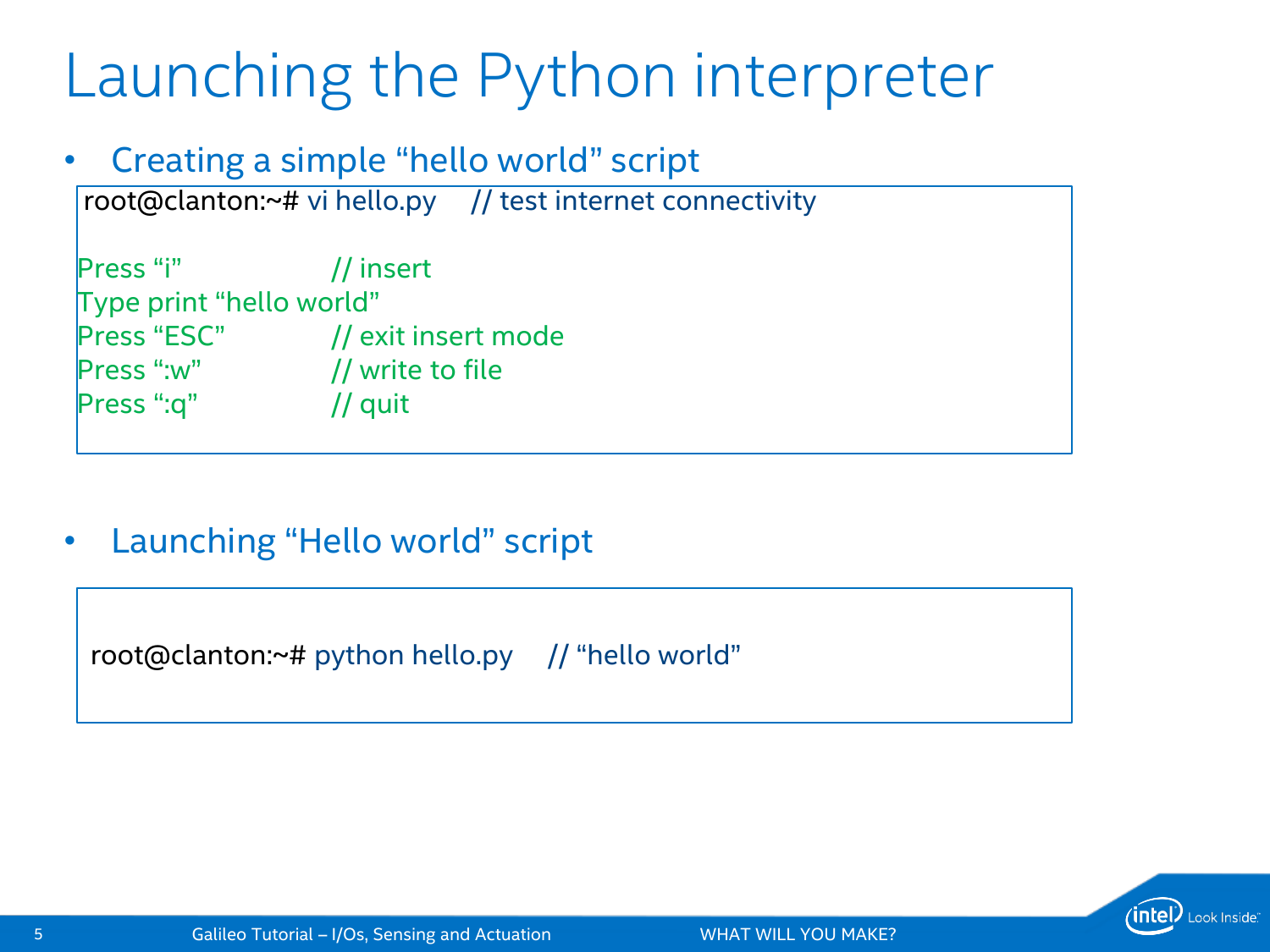# Python modules

- A module is a file containing Python definitions and statements.
- Modules is a way of sharing code efficiently across different scripts
- Python comes with a library of useful standard modules
	- See library reference: <https://docs.python.org/2/library/index.html>
- Modules can be imported in other modules and accessed inside
	- Syntax: **import** *module\_name*
- Modules can contain functions, variables, etc
	- Syntax: **dir(***module\_name) // list the*
- New modules can be installed from repositories using easy\_install
	- Syntax: easy\_install *module\_name*

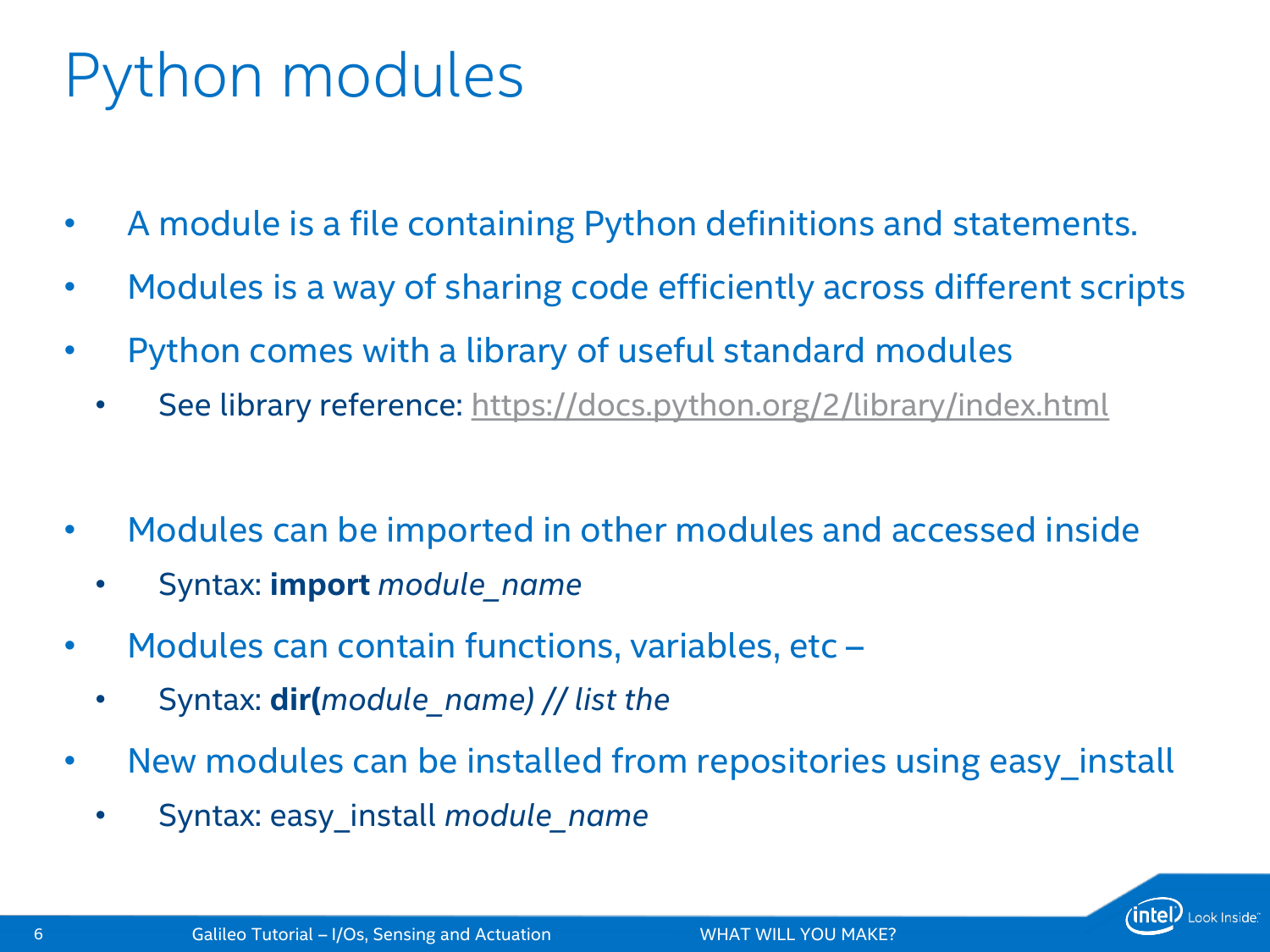### Importing and using modules

| 霳<br>COM8 - PuTTY                                                                       | x |
|-----------------------------------------------------------------------------------------|---|
| root@clanton:~# python                                                                  |   |
| Python 2.7.3 (default, May 23 2014, 23:51:57)                                           |   |
| $[GCC 4.7.2]$ on $1$ inux2                                                              |   |
| Type "help", "copyright", "credits" or "license" for more information.                  |   |
| >>> import time                                                                         |   |
| $>>$ dir(time)                                                                          |   |
| [' doc ', ' file ', ' name ', ' package ', 'accept2dyear', 'altzone', 'a                |   |
| sctime', 'clock', 'ctime', 'daylight', 'gmtime', 'localtime', 'mktime', 'sleep',        |   |
| 'strftime', 'strptime', 'struct time', 'time', 'timezone', 'tzname']<br>$>>$ time.ctime |   |
| <built-in ctime="" function=""></built-in>                                              |   |
| $>>$ time.ctime()                                                                       |   |
| 'Mon Jan 1 00:27:50 2001'                                                               |   |
| $\gg$                                                                                   |   |
|                                                                                         |   |
|                                                                                         |   |
|                                                                                         |   |
|                                                                                         |   |
|                                                                                         |   |
|                                                                                         |   |
|                                                                                         |   |
|                                                                                         |   |
|                                                                                         |   |
|                                                                                         |   |

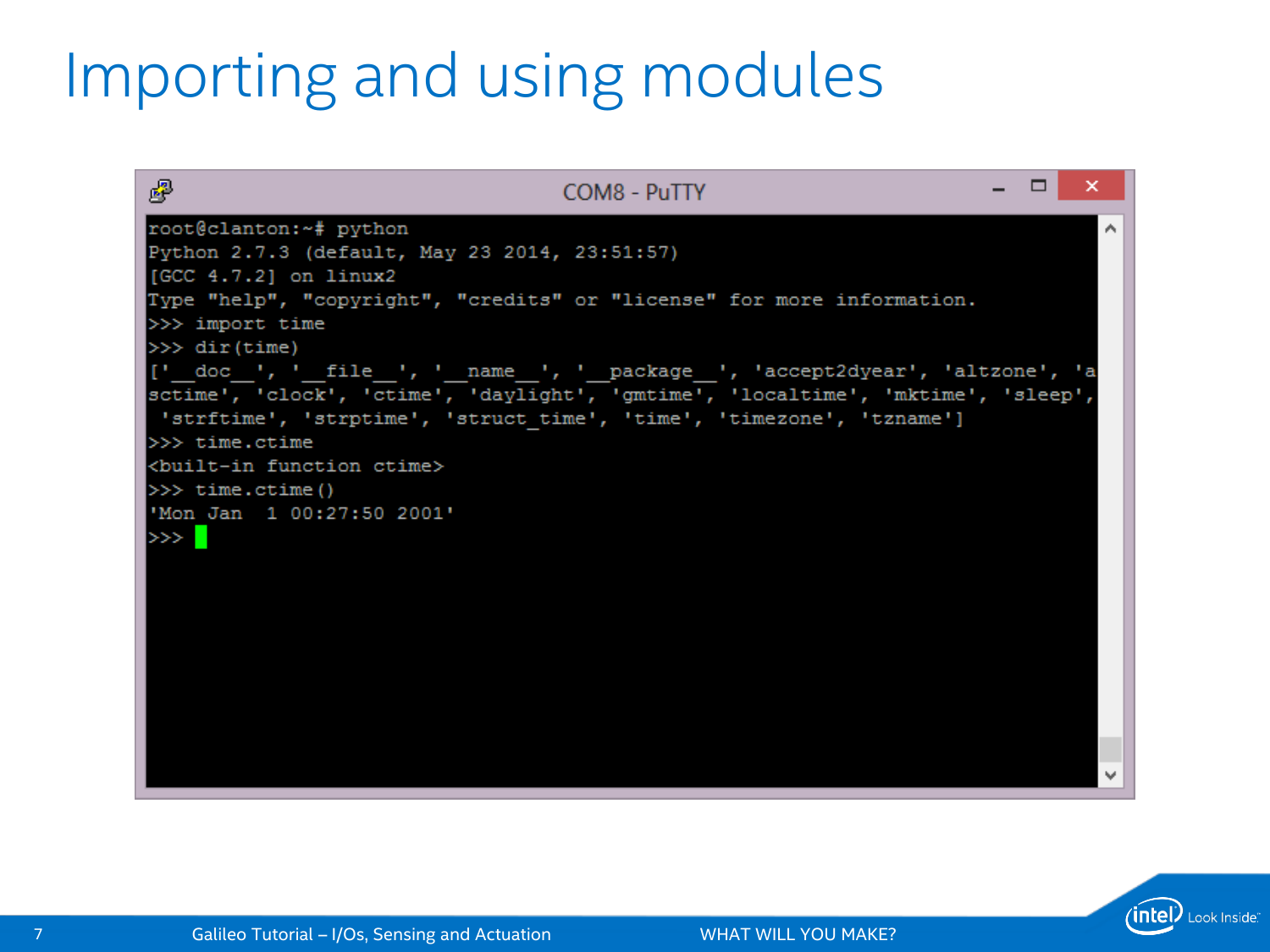### Exercise: using modules

• Extend your hello world script by printing the current system time after a delay of 5 seconds

#### Hint: look into the time module for a function that can be used for delay

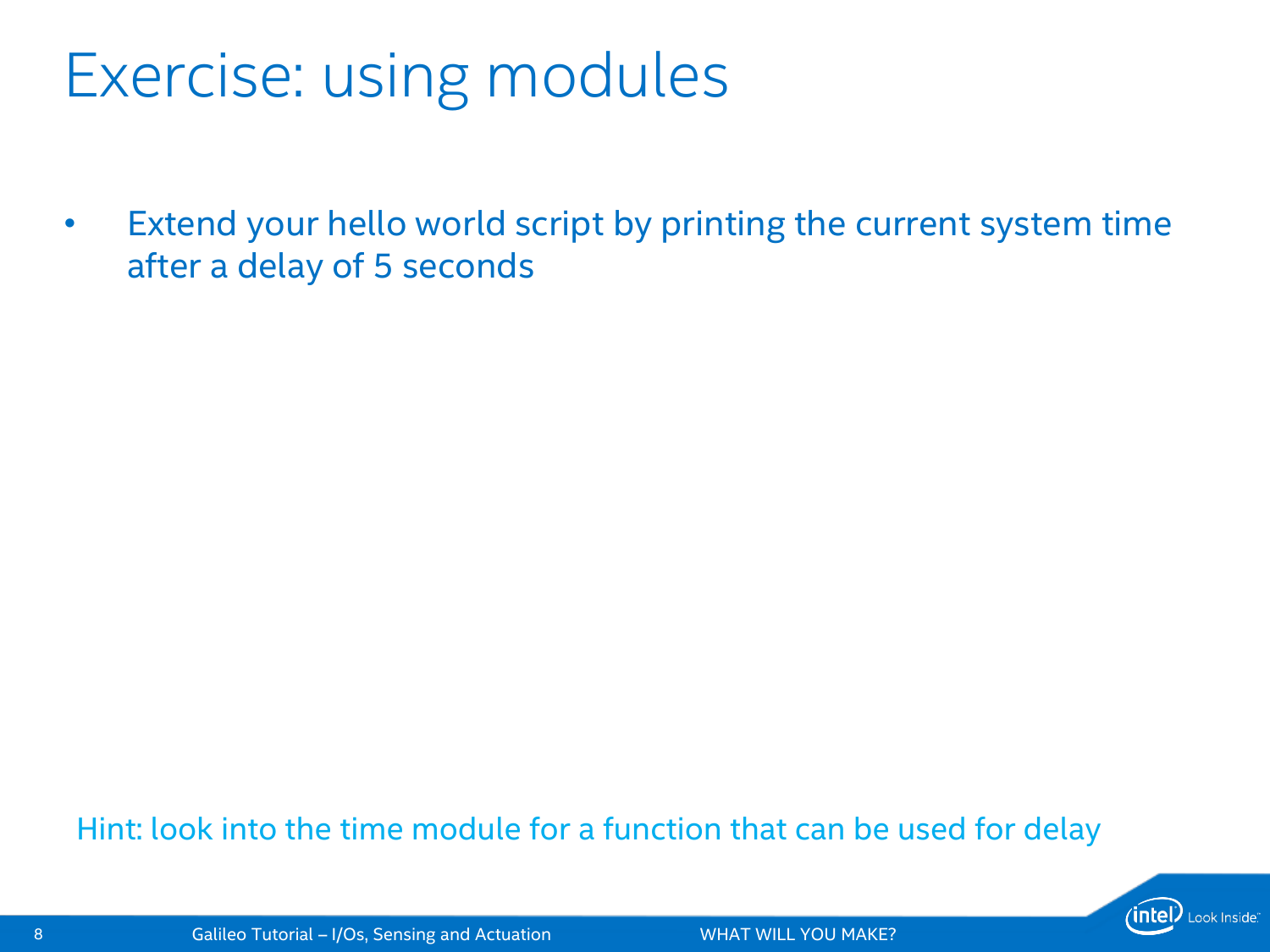### Solution

| 國                                     | COM8 - PuTTY | - | $\Box$ | $\boldsymbol{\mathsf{x}}$ |
|---------------------------------------|--------------|---|--------|---------------------------|
| import time                           |              |   |        | ٨                         |
|                                       |              |   |        |                           |
| print "hello world"                   |              |   |        |                           |
| time.sleep(5)                         |              |   |        |                           |
| $ct = time.ctime()$                   |              |   |        |                           |
| print "Current system time is: " + ct |              |   |        |                           |
|                                       |              |   |        |                           |
|                                       |              |   |        |                           |
|                                       |              |   |        |                           |
|                                       |              |   |        |                           |
|                                       |              |   |        |                           |
|                                       |              |   |        |                           |
|                                       |              |   |        |                           |
|                                       |              |   |        |                           |
|                                       |              |   |        |                           |
|                                       |              |   |        |                           |
|                                       |              |   |        |                           |
|                                       |              |   |        |                           |
|                                       |              |   |        |                           |
|                                       |              |   |        |                           |
|                                       |              |   |        |                           |
|                                       |              |   |        |                           |
| hello.py 3/6 50%                      |              |   |        |                           |
|                                       |              |   |        |                           |
|                                       |              |   |        |                           |
|                                       |              |   |        |                           |
|                                       |              |   |        |                           |
|                                       |              |   |        |                           |
|                                       |              |   |        | v                         |
|                                       |              |   |        |                           |

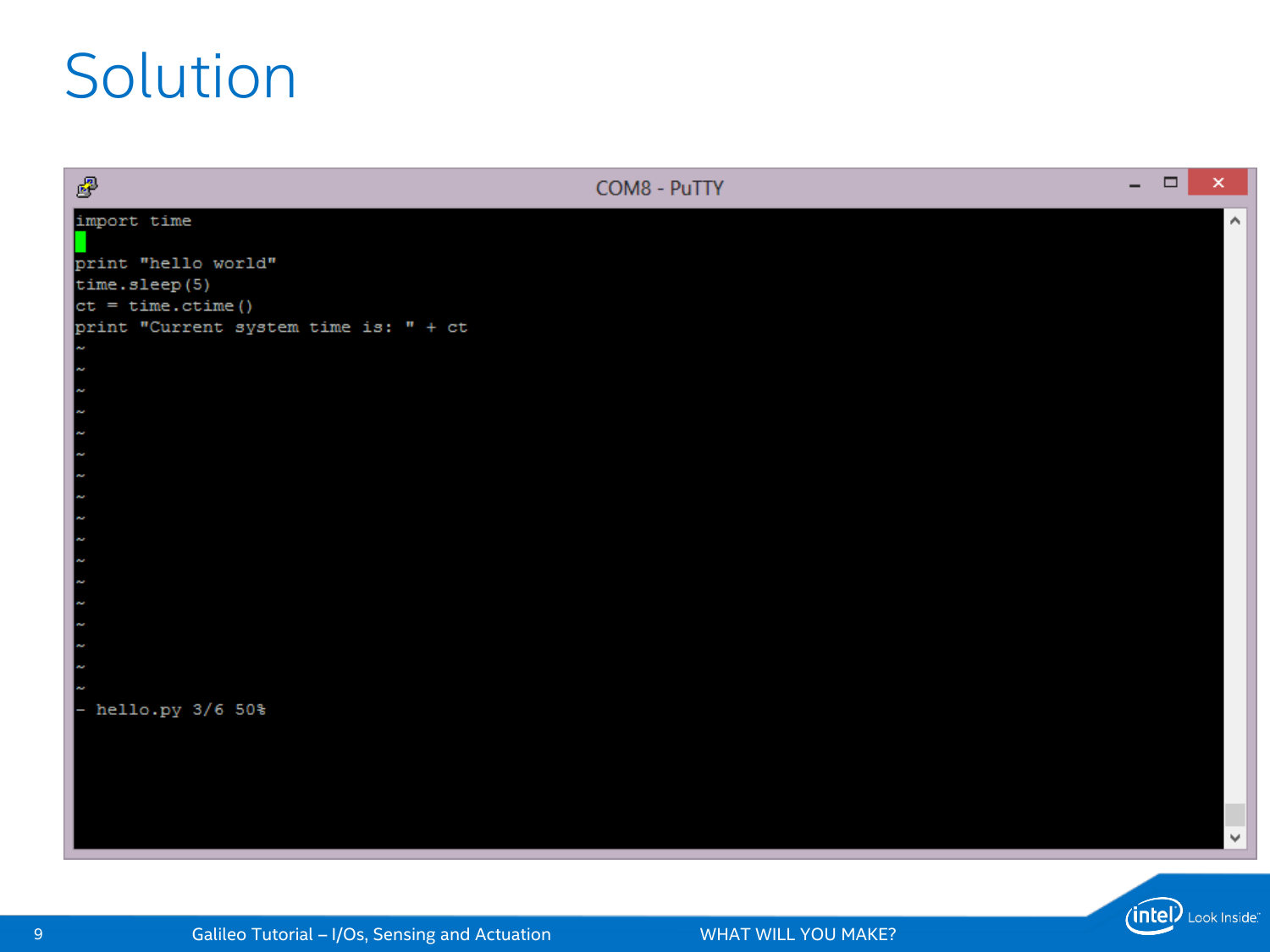# Analog and Digital I/O in Python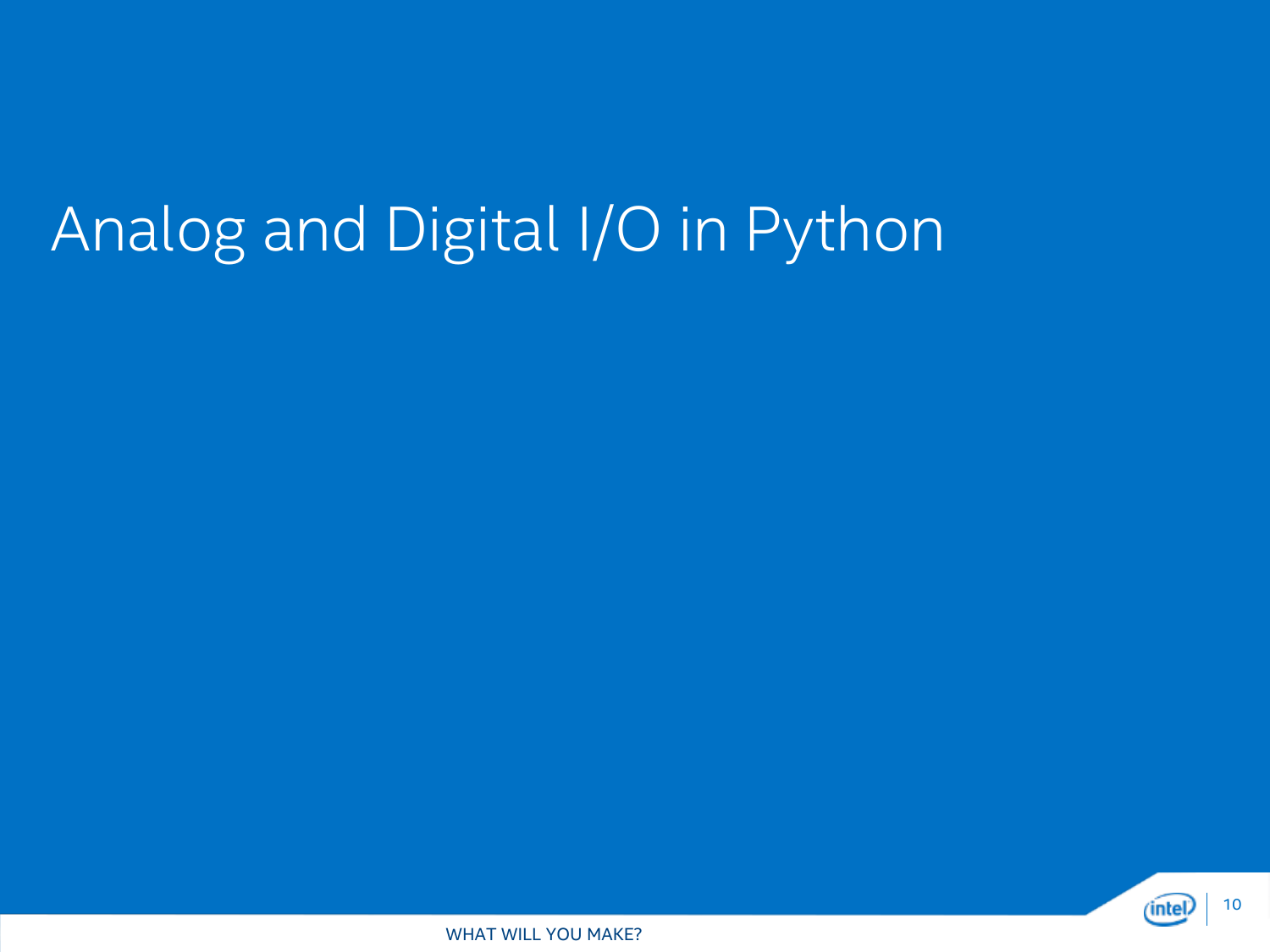# Digital and analog I/O using python

- Module with Arduino style syntax pre-installed
	- Name: pyGalileo
	- Source: <https://github.com/galileo-chofrock/pyGalileo>

```
pinMode(pin, direction) // pin number, INPUT/OUTPUT"
digitalWrite (pin, value) // pin number, HIGH/LOW
digitalRead (pin) // pin number
analogWrite (pin, value) // PWM pin number, value from 0..255
analogRead (pin) // analog PIN number (A0 …A5)
wait (time) // time in miliseconds
```
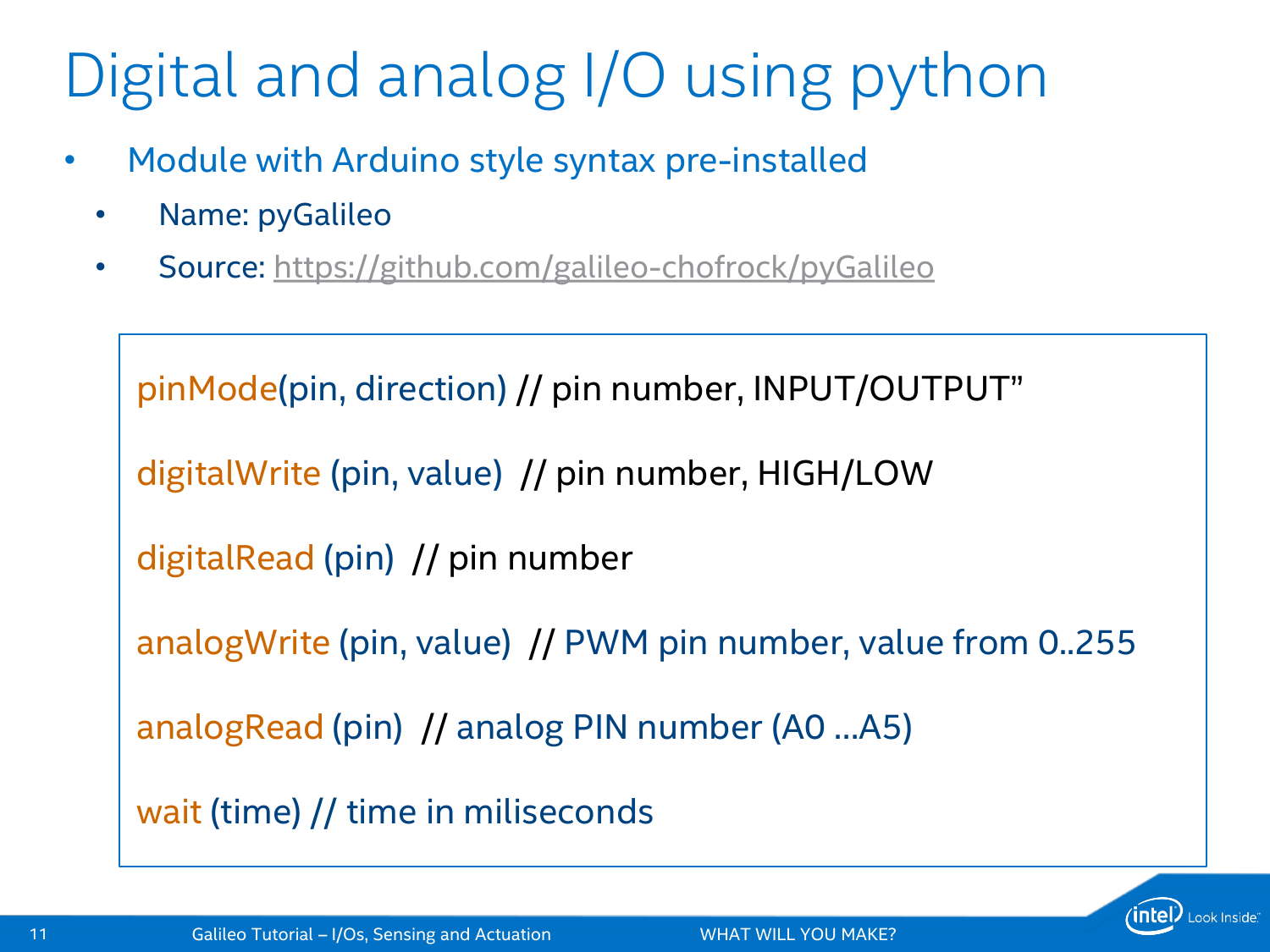### Exercise: Digital write

1. Connect Grove LED to D2



2. Write a python script to make it blink every second

Hints:

- If you are not familiar with the vi editor you can use your favourite on the PC and copy the file over via SFTP
- You can use the python interpreter first to experiment with the module

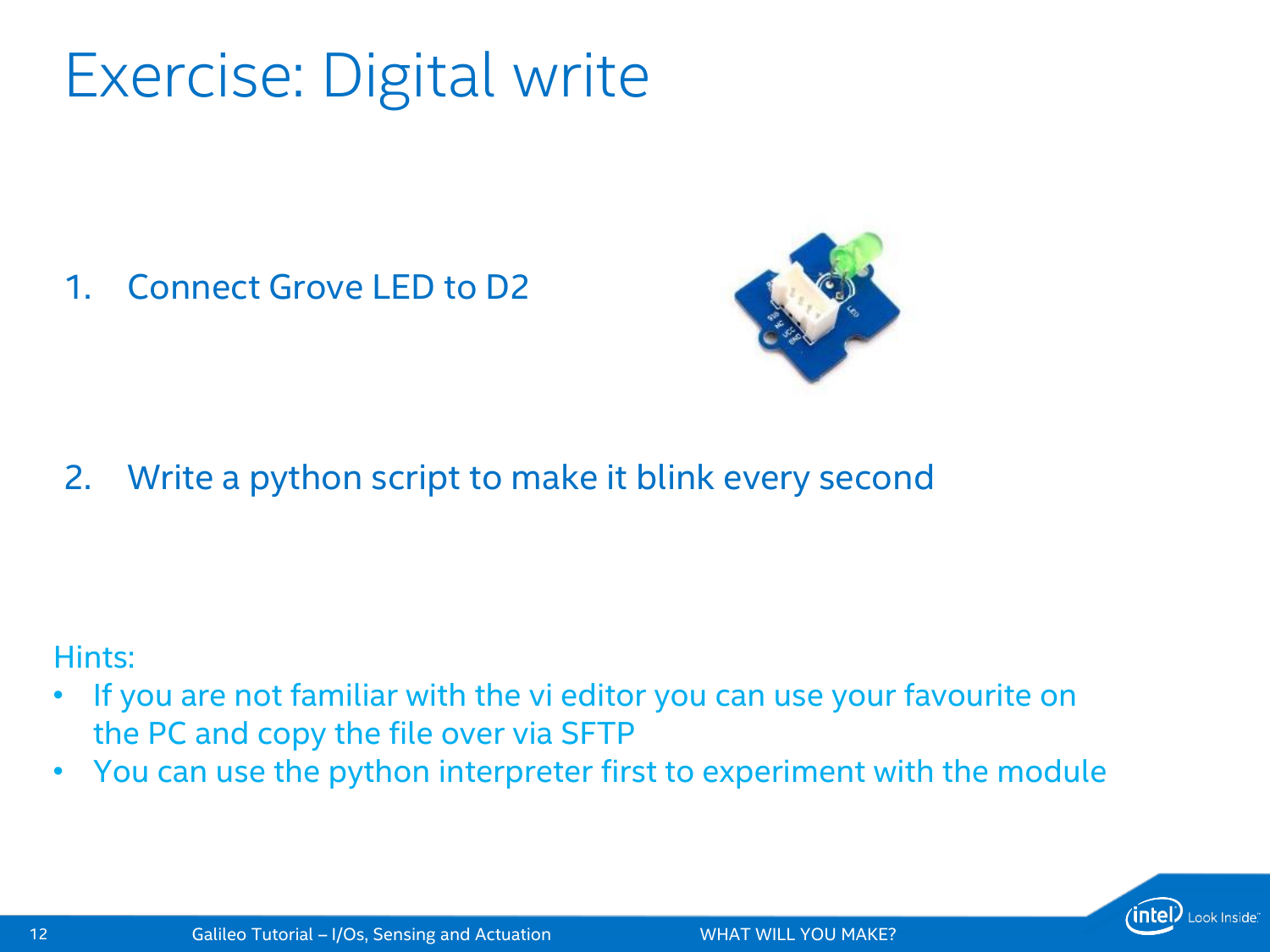# Solution – pyblink.py

| F                                                                                          | 169.254.1.1 - PuTTY | $\overline{\phantom{0}}$ | × |  |
|--------------------------------------------------------------------------------------------|---------------------|--------------------------|---|--|
| from pyGalileo import *<br>from time import sleep                                          |                     |                          | ́ |  |
| $led=2$<br>pinMode (led, OUTPUT)                                                           |                     |                          |   |  |
| while $(1)$ :<br>digitalWrite(led, HIGH)<br>sleep(1)<br>digitalWrite(led, LOW)<br>sleep(1) |                     |                          |   |  |
| pyblink.py 12/12 100%                                                                      |                     |                          | ш |  |

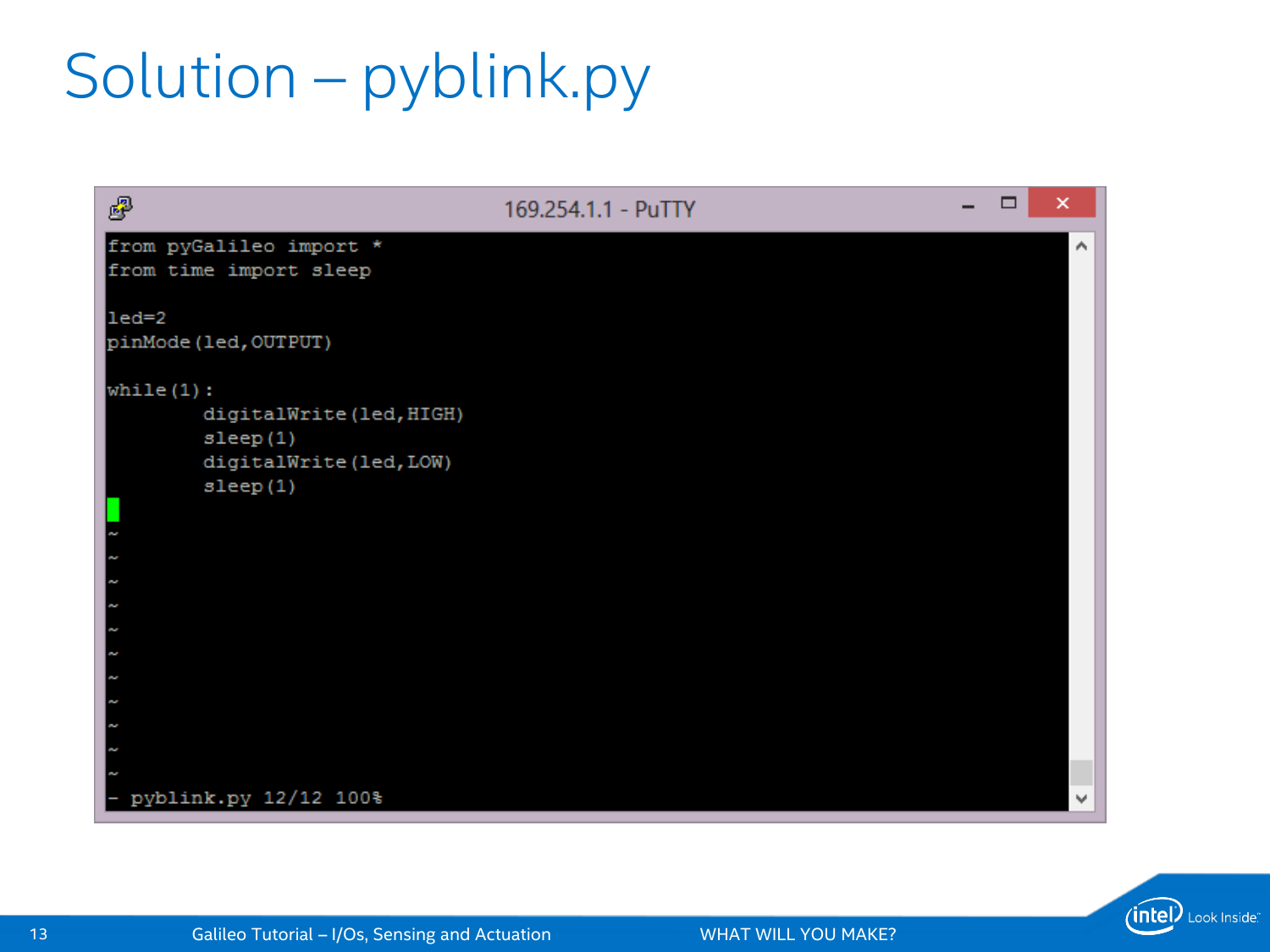## Exercise: Analog read





- 1. Connect Grove Light / Rotary angle sensor to A0
- 2. Write a python script to print out the reading every second

#### Hints:

- If you are not familiar with the vi editor you can use your favourite on the PC and copy the file over via SFTP
- You can use the python interpreter first to experiment with the module

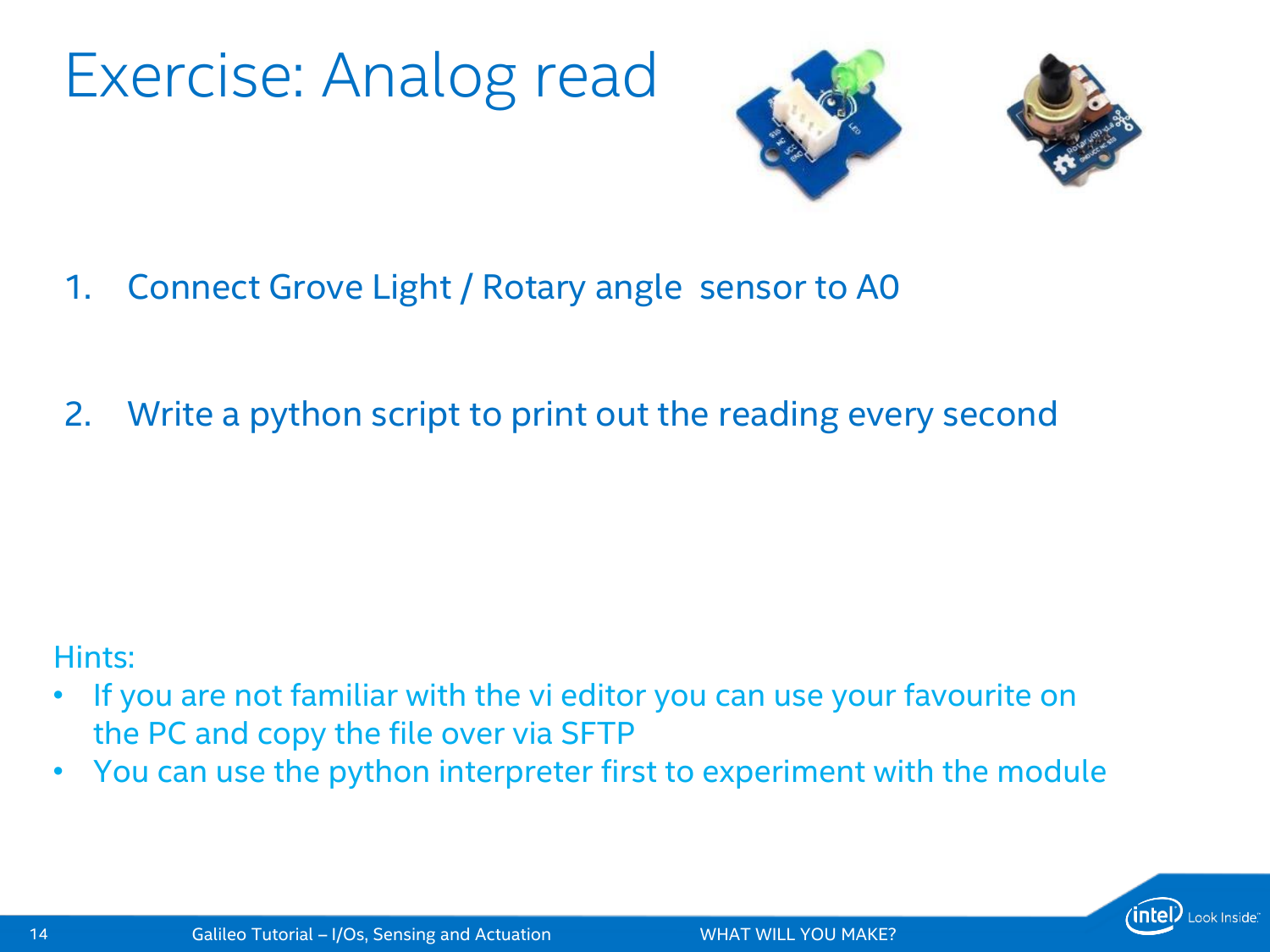## Solution – analog.py



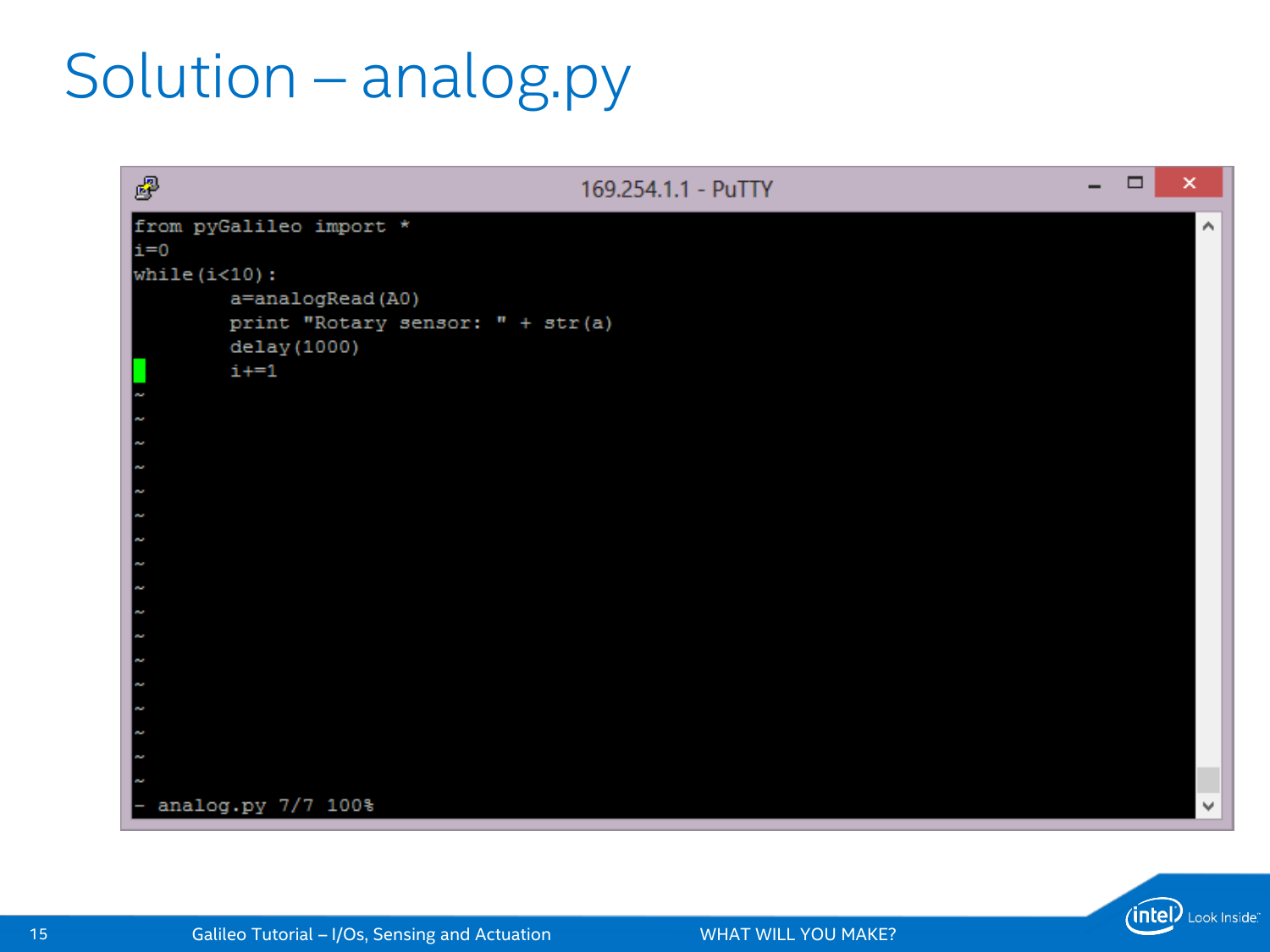### Serial communications on Galileo using Python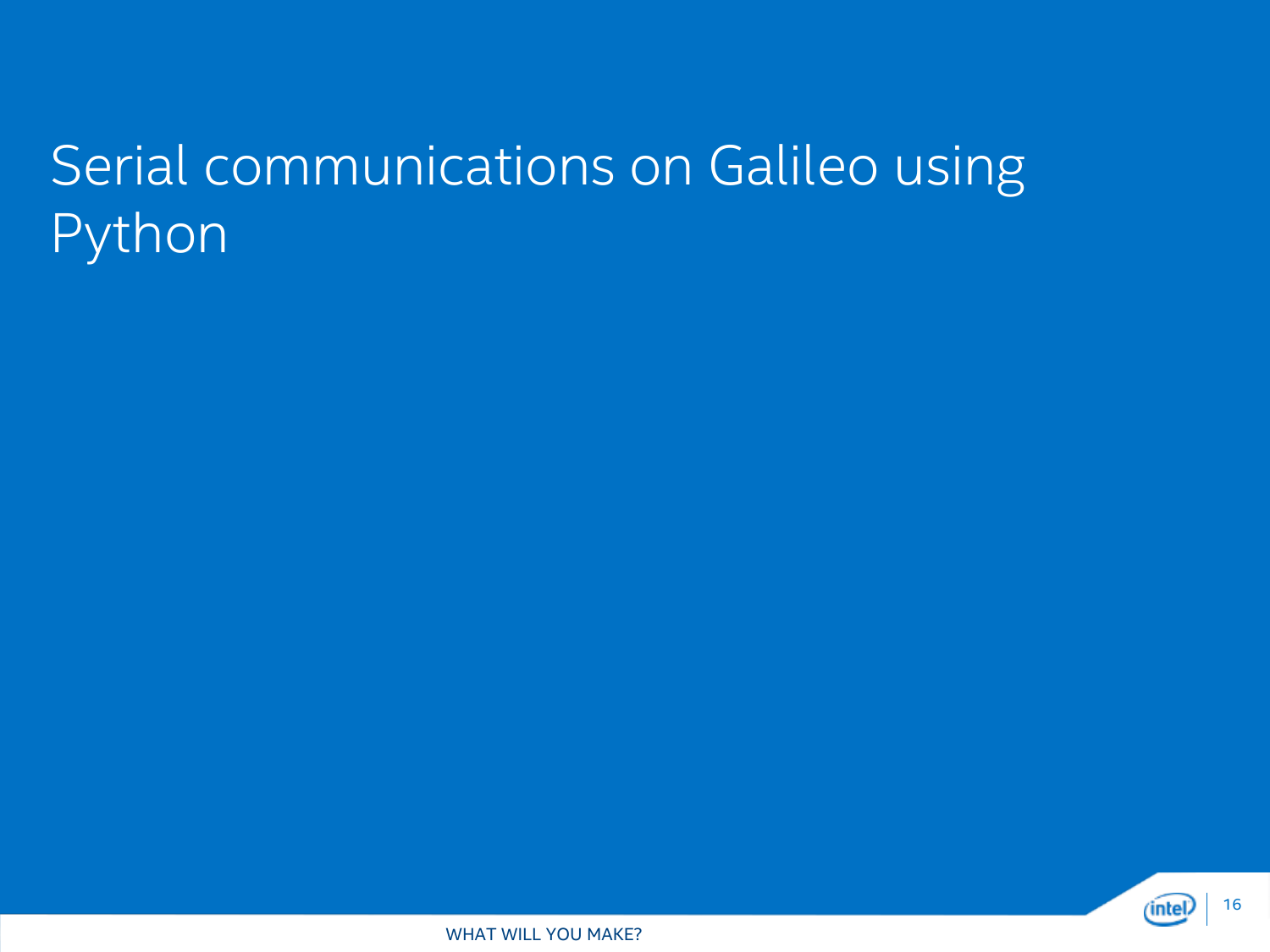# Serial communications in Python

- Python serial module pre-installed
	- Name: pySerial
	- Use: import serial
	- Source:<http://pyserial.sourceforge.net/>
- Main principles
	- Open a serial port on the Galileo
	- Perform read/write operations
	- Close port when you are done
- Serial Linux devices on Galileo
	- /dev/ttyS0 UART0 (Pins: 0/1)
	- /dev/ttyS1- UART1 (3.5 mm jack)
	- /dev/ttyGS0 serial port to Arduino IDE console

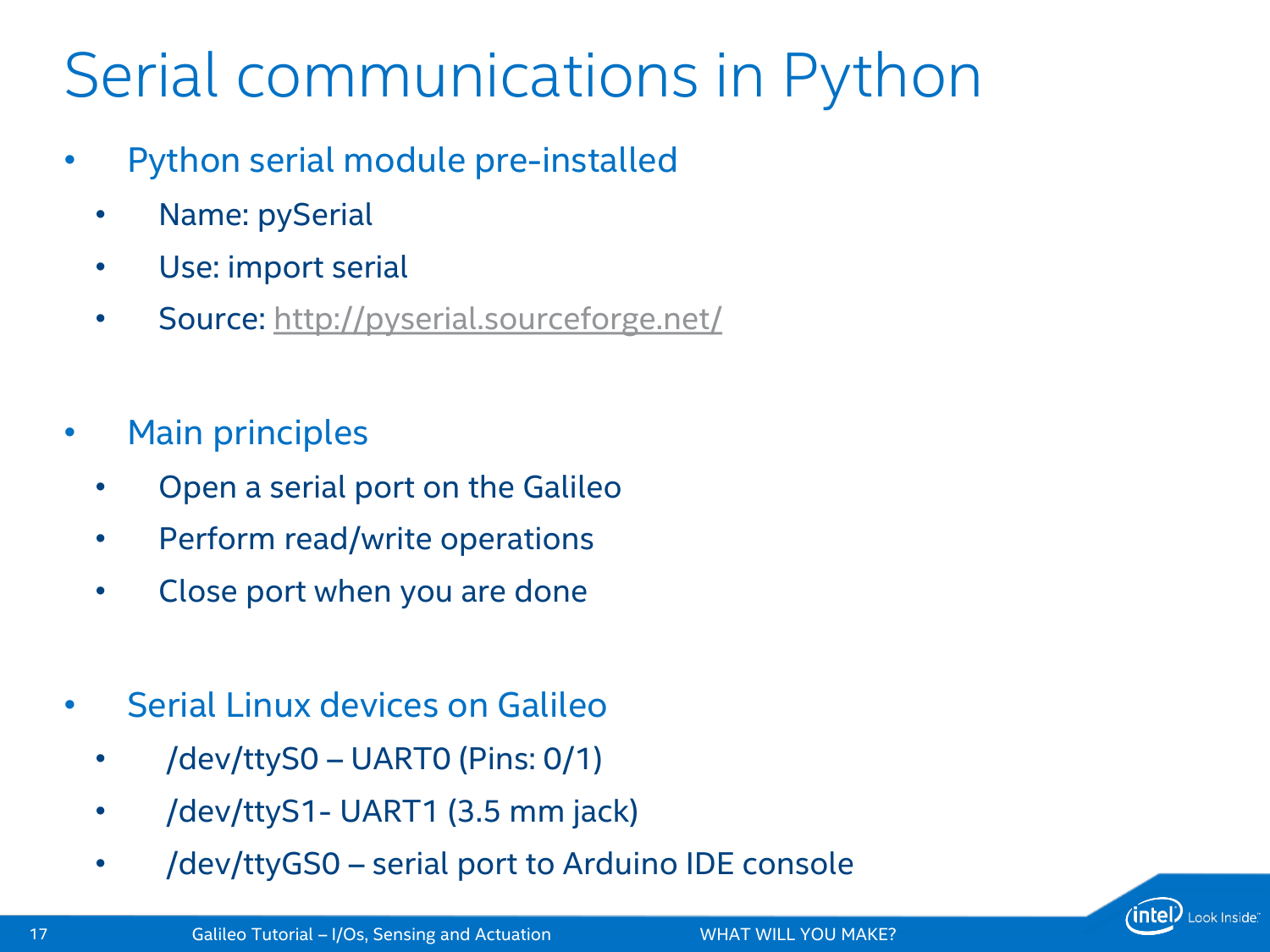# pySerial API overview

Serial (device, baudrate) // create serial port object and return it  $inWaiting()$  // returns number of bytes received read (number of bytes) // read number of bytes and return them write (msg)  $\frac{1}{2}$  write msg buffer, e.g a string close () and in the close created serial port

Detailed API: [http://pyserial.sourceforge.net/pyserial\\_api.html](http://pyserial.sourceforge.net/pyserial_api.html)

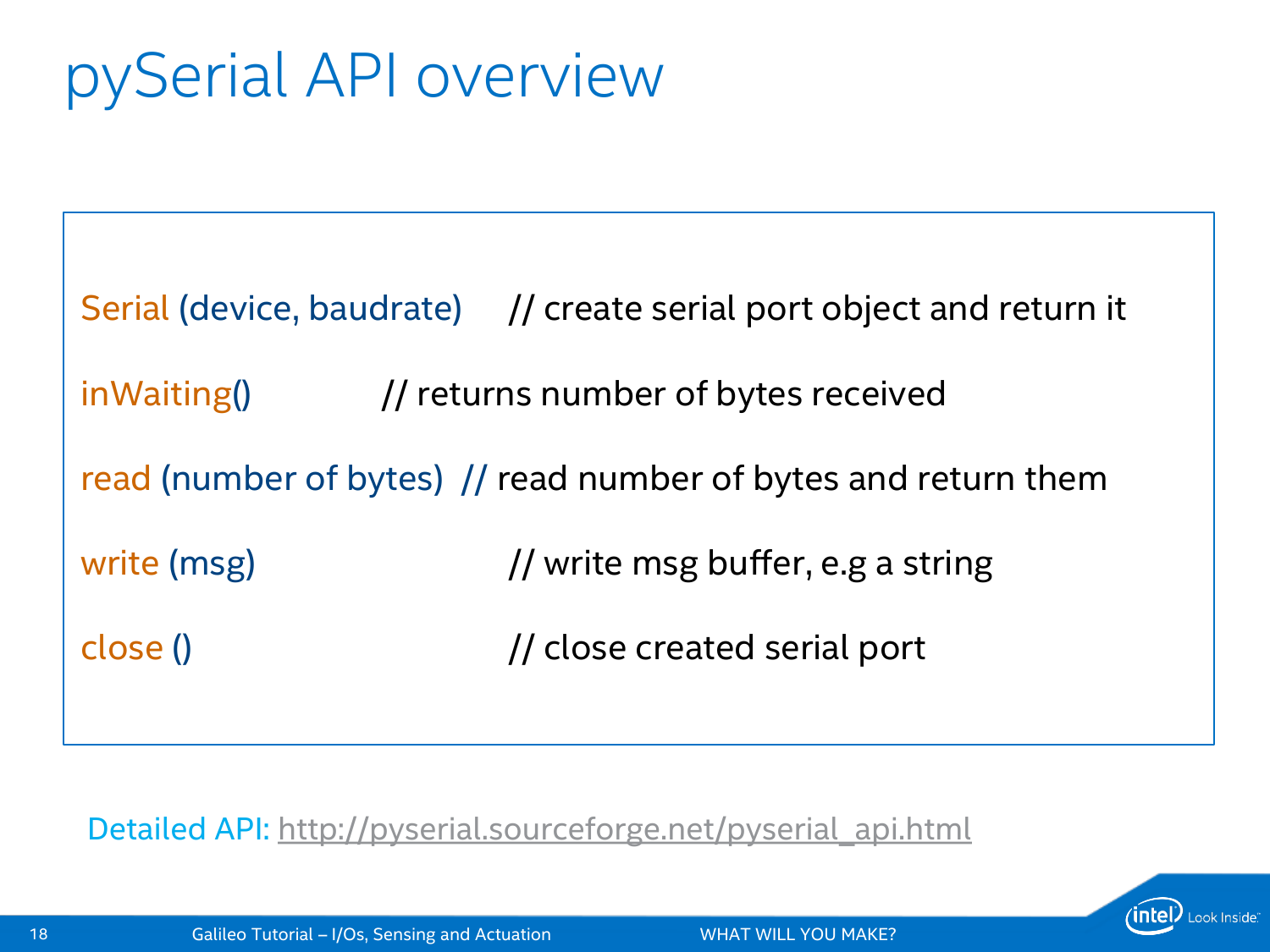### Exercise: Serial echo server

- 1. Write a basic echo server that connects to the serial monitor of the ArduinoDev UI
- 2. Send messages from the ArduinoDev UI to the echo server



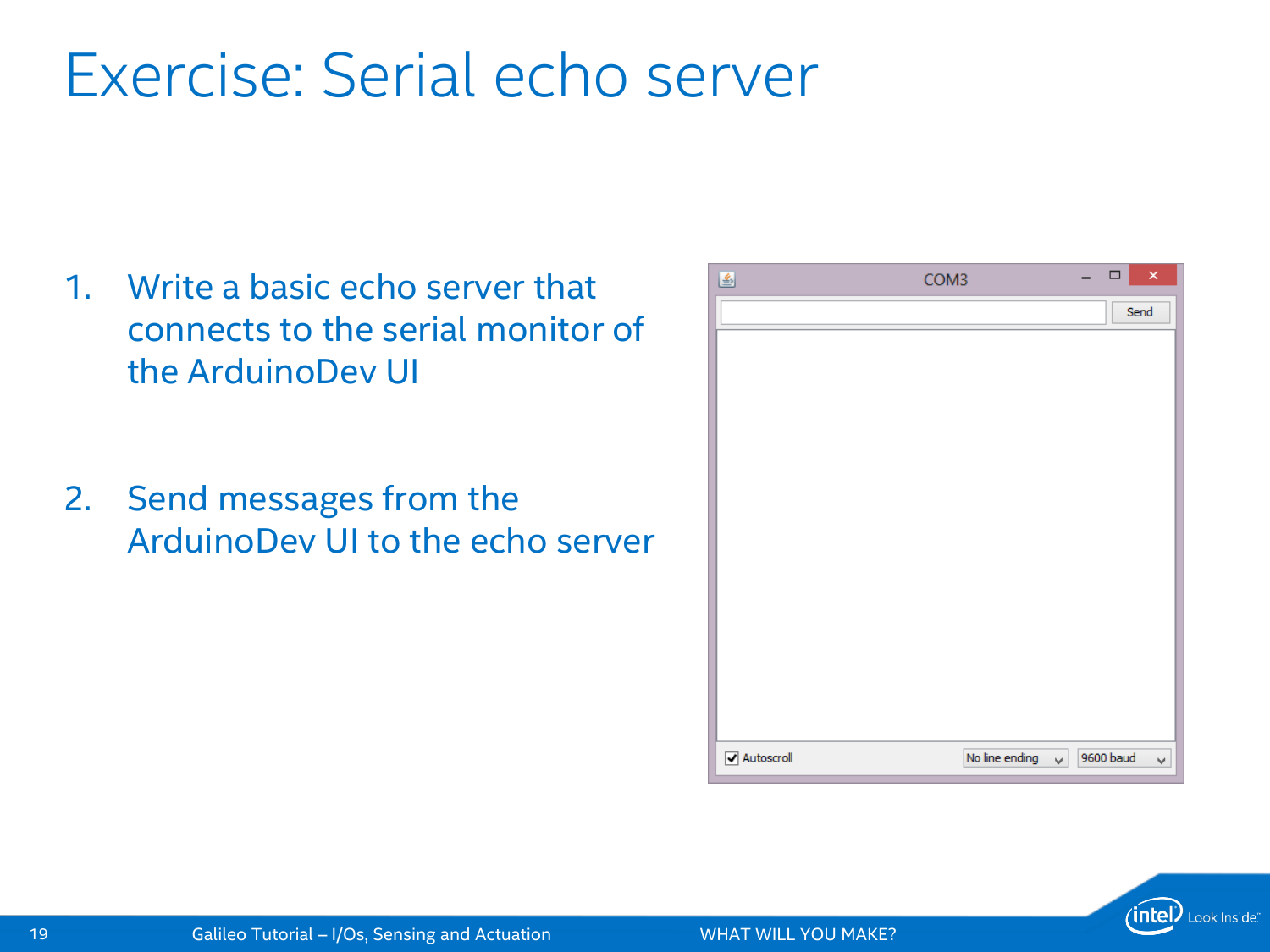## Solution - echoserver.py



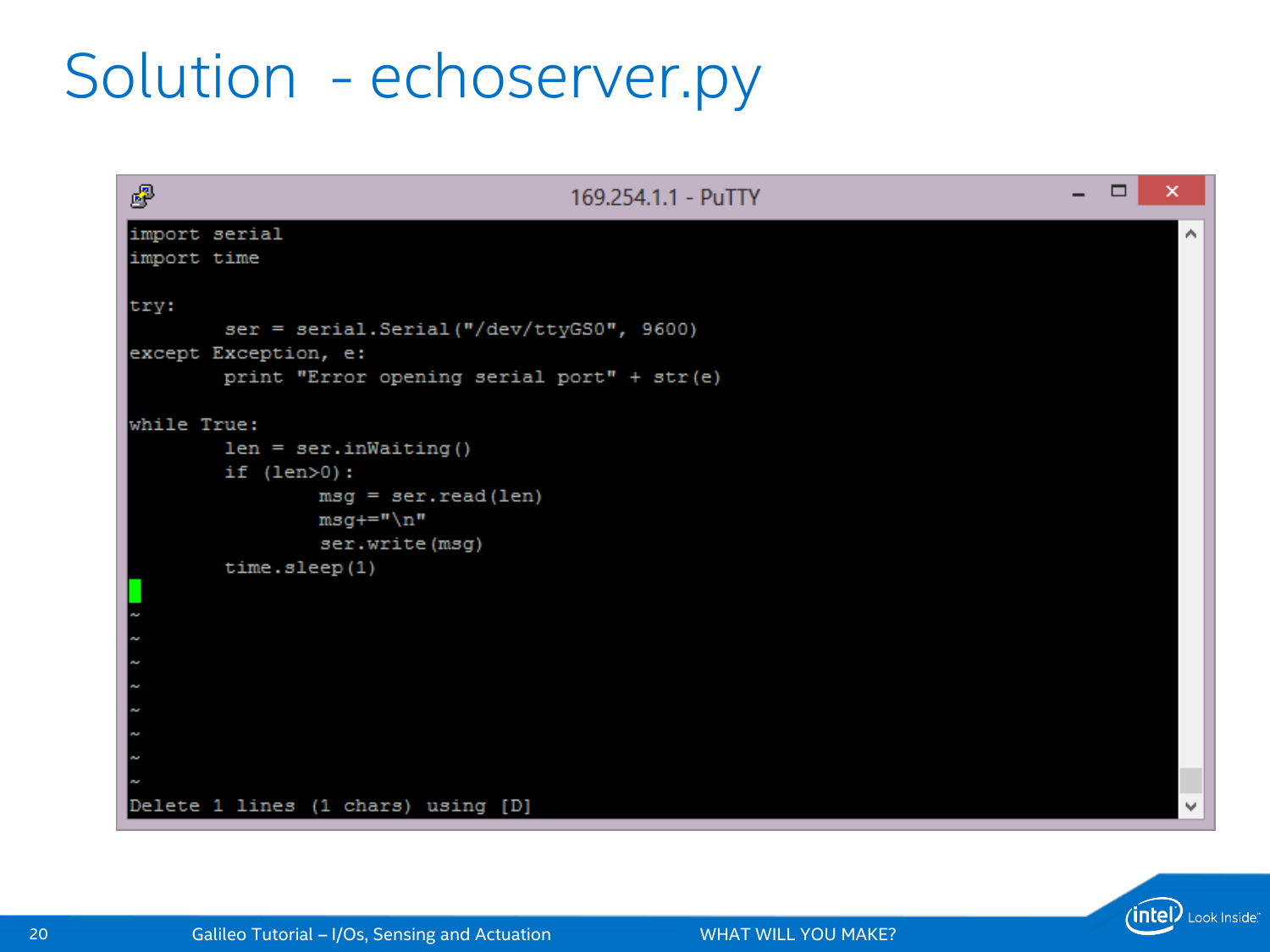## Network communications using MQTT

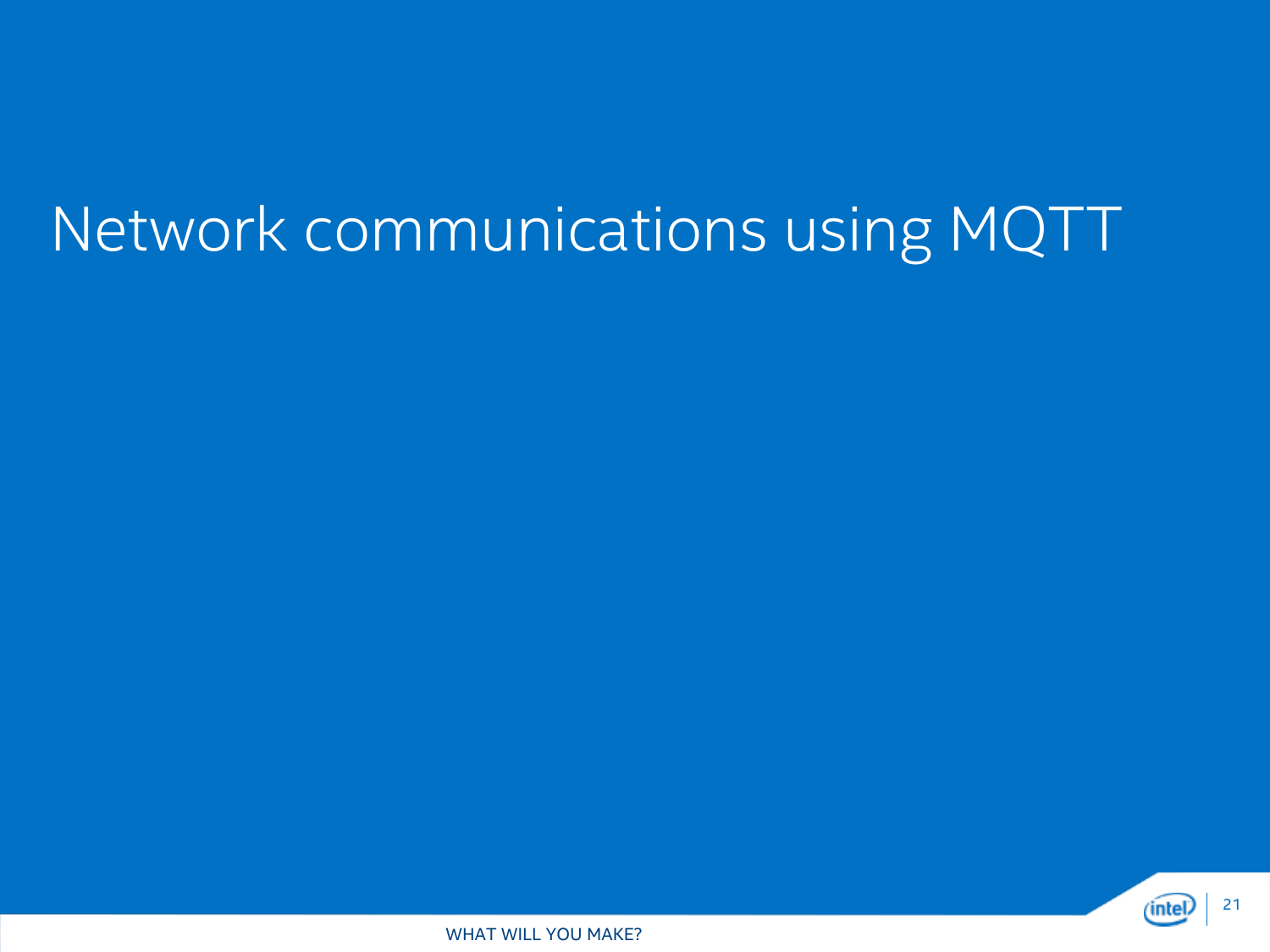# MQTT Overview

- **I** IoT/M2M connectivity protocol
	- Very lightweight publish/subscribe messaging transport
	- **Minimizes network bandwidth and device resource** requirements whilst and provides some degree of reliability for assured delivery

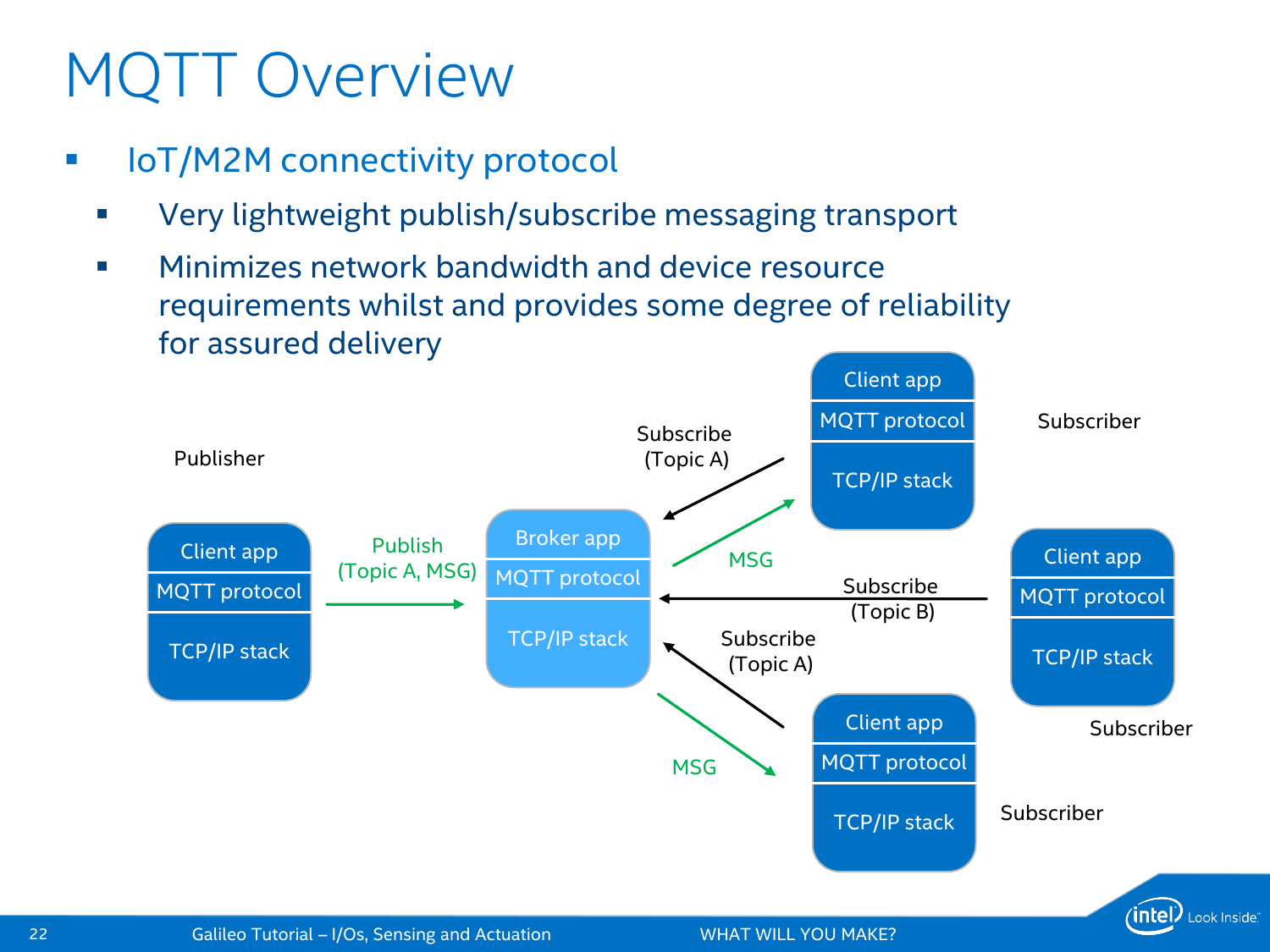# MQTT protocol basics

- **2 Byte fixed header** 
	- **14 Message types**
	- 3 QoS levels (at most once, at least once, exactly once)

| <b>Bit</b> | 7                       | 6 | 5 | 4 | 3                  | 2                |  | $\bf{O}$      |
|------------|-------------------------|---|---|---|--------------------|------------------|--|---------------|
| Byte 1     | <b>MESSAGE TYPE</b>     |   |   |   | <b>DUP</b><br>flag | <b>QOS LEVEL</b> |  | <b>RETAIN</b> |
| Byte 2     | <b>REMAINING LENGTH</b> |   |   |   |                    |                  |  |               |

- **Topic** 
	- **Topic name is the key that identifies the information channel to which** payload data is published
	- **Topic names are UTF encoded and an upper length limit of 32,767 char**
- **Payload can be of varying length**

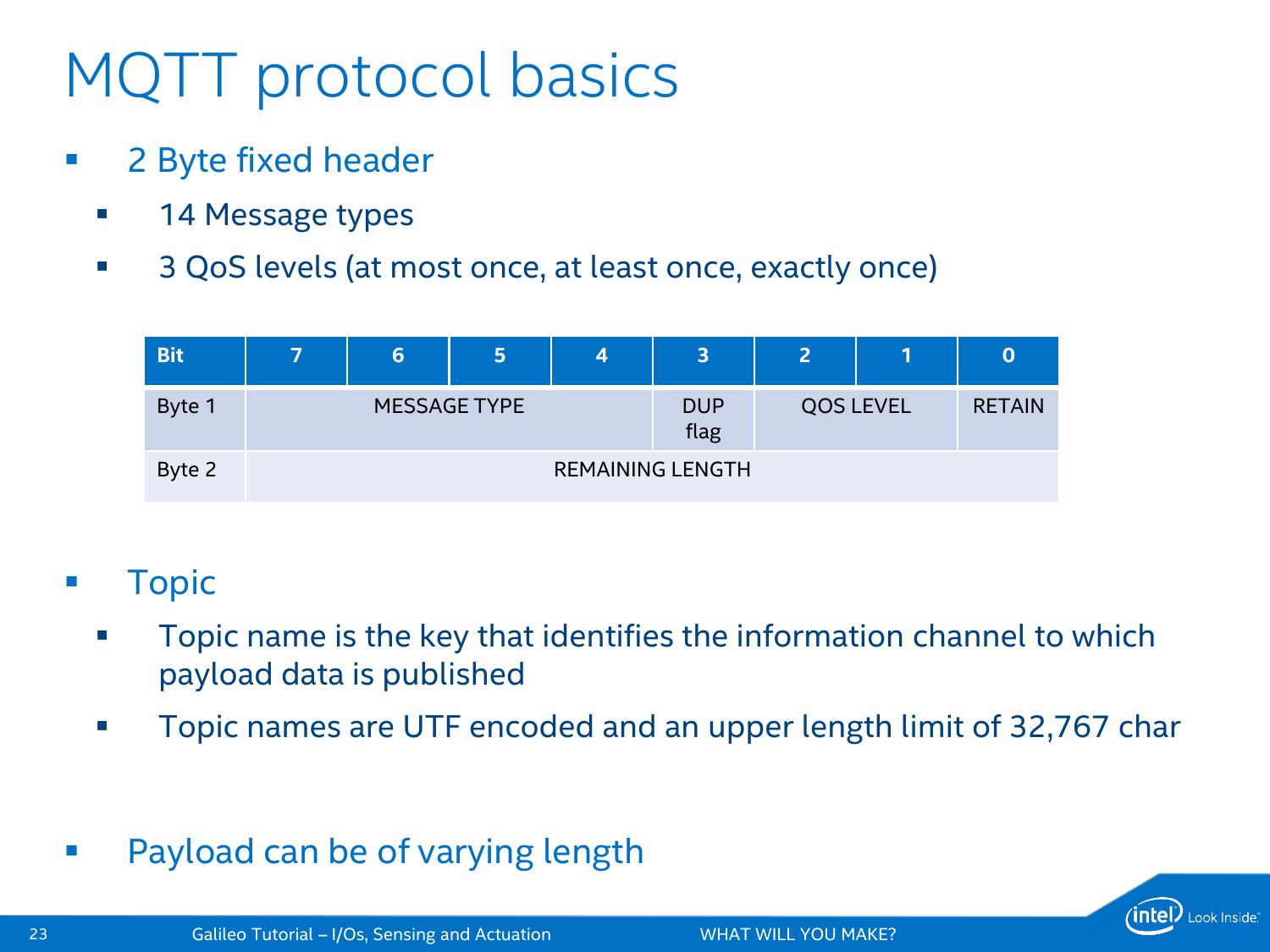### **Topic names**

- A topic name is a string of varying length
- To allow subscription to multiple topics at once, a tree hierarchy can be introduced with a topic level separator "/"

"/BuildingA/Floor1/Room1" (1) "/BuildingA/Floor1/Room1/Light" (2) "/BuildingA/Floor1/Room1/Temperature (3)

- Wild cards can be used to subscribe to a subset of the hierarchy tree
	- Multilevel wild card "#"
		-
		-
	- Single level wild card "+"
		-

• "/BuildingA/Floor1/Room1/#" subscribes to topics (2) and (3) • "/BuildingA/Floor1/#" subscribes to topics (1)-(3)

• "/BuildingA/Floor1/+/Light" subscribe to light from all rooms on Floor1

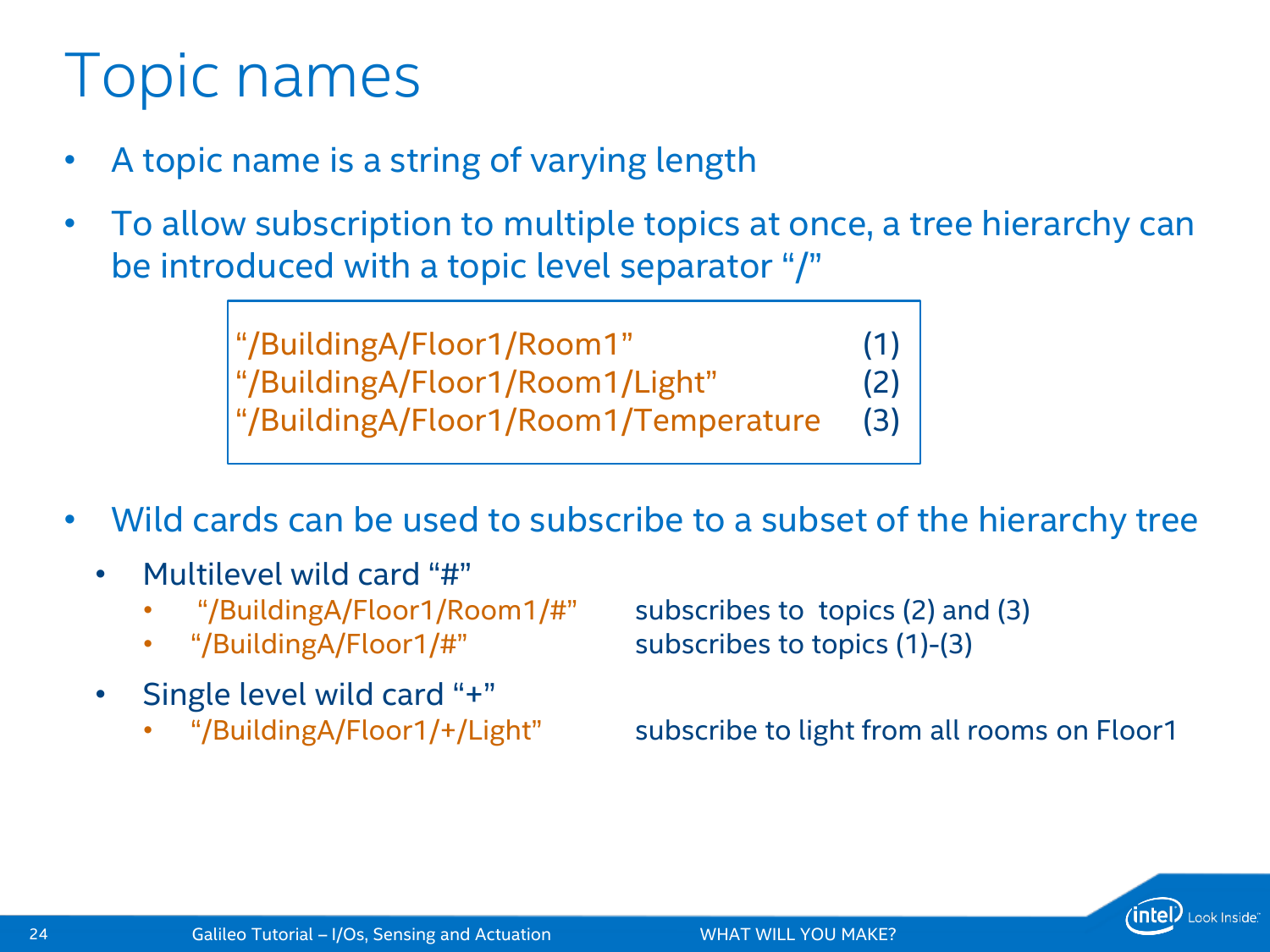# MQTT in Python

• mosquitto library (http://mosquitto.org/)

# create a mosquito client instance mqttc = mosquitto.Mosquitto()

# Connect call backs to functions implementing them mqttc.on\_message = on\_message mqttc.on\_connect = on\_connect mqttc.on  $pubit$  = on publish mqttc.on\_subscribe = on\_subscribe

# connect to a mosquitto broker mqttc.connect(broker\_address, port)

# listen for messages in a loop mqttc.loop(1) or mqttc.loop\_forever()

# publish a message mqttc.publish(topic, msgbody)

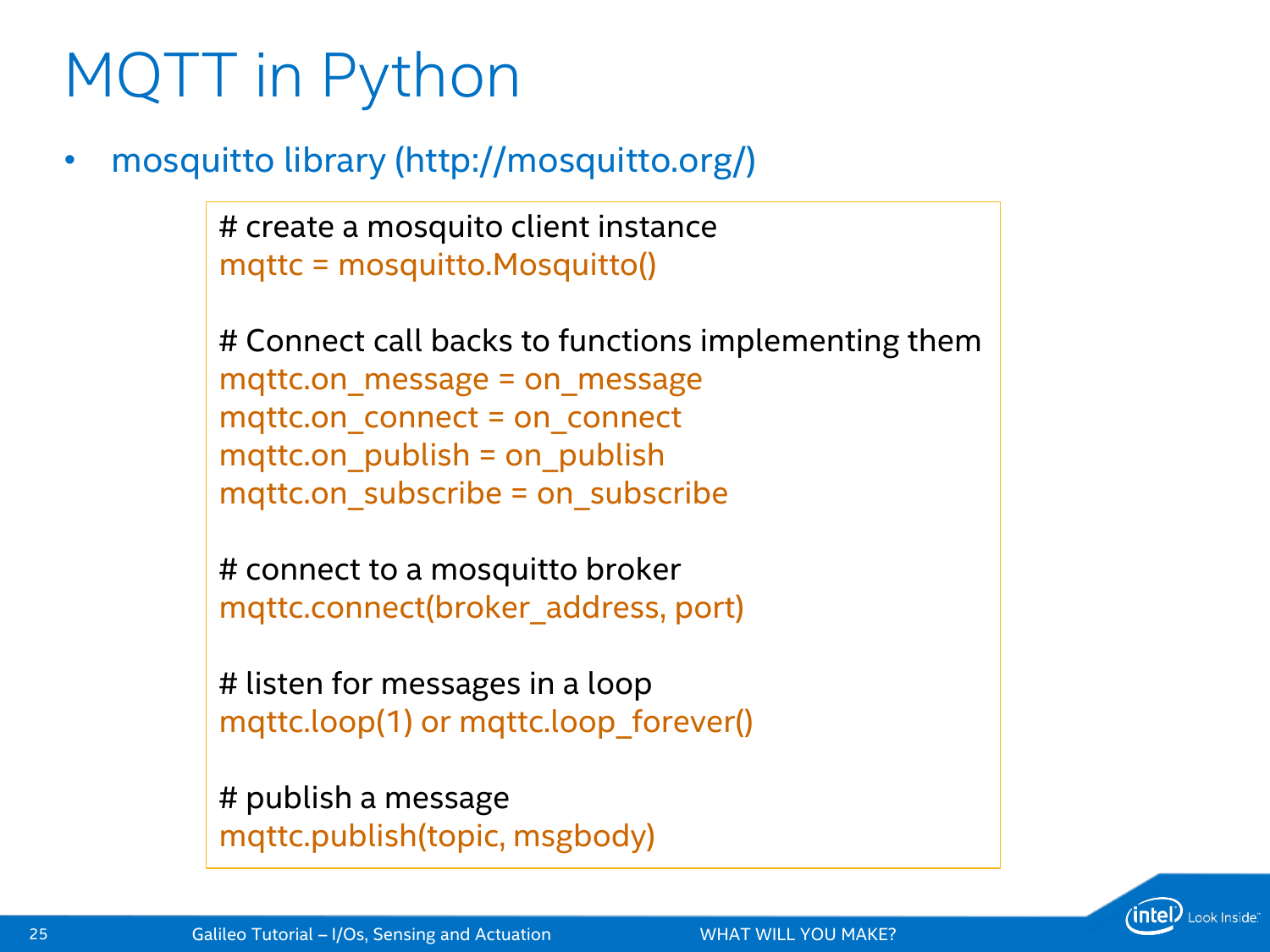### Exercise

- 1. Look at the mqttGalileo example and run it
	- Code demonstrates both subscriber and publisher part in one client



2. Adapt the code to exchange information or trigger some action with one or more neighbouring Galileos

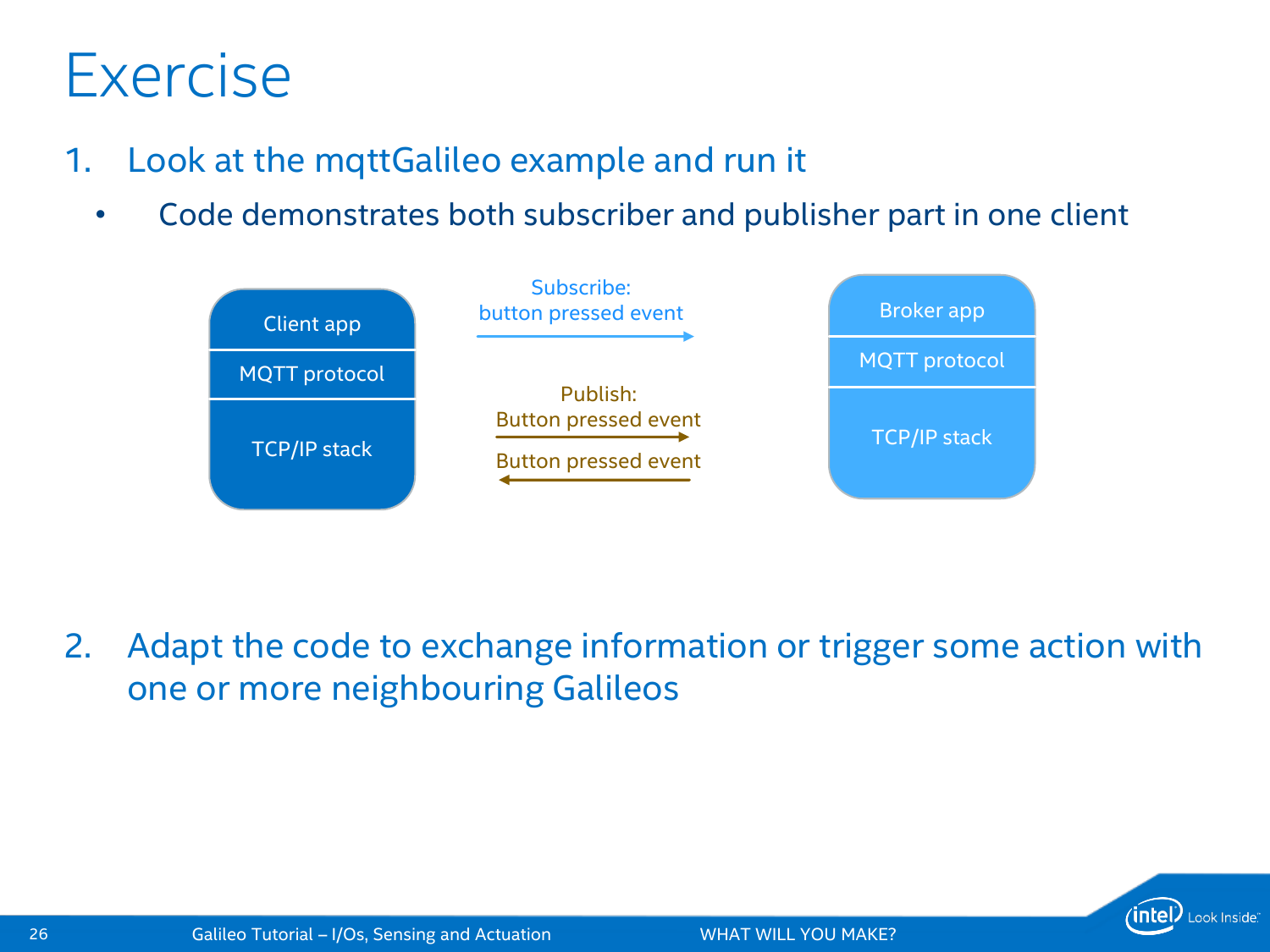## Resources and further reading

Python: <https://www.python.org/>

Python2 reference: <https://docs.python.org/2/>

PySerial libray: <http://pyserial.sourceforge.net/>

PyGalileo library: <https://github.com/galileo-chofrock/pyGalileo>

MQTT website:<http://mqtt.org/>

MQTT Protocol specification v3.1:

[http://public.dhe.ibm.com/software/dw/webservices/ws-mqtt/mqtt](http://public.dhe.ibm.com/software/dw/webservices/ws-mqtt/mqtt-v3r1.html)v3r1.html

Mosquitto library:<http://mosquitto.org/>

Paho project:<http://www.eclipse.org/paho/>